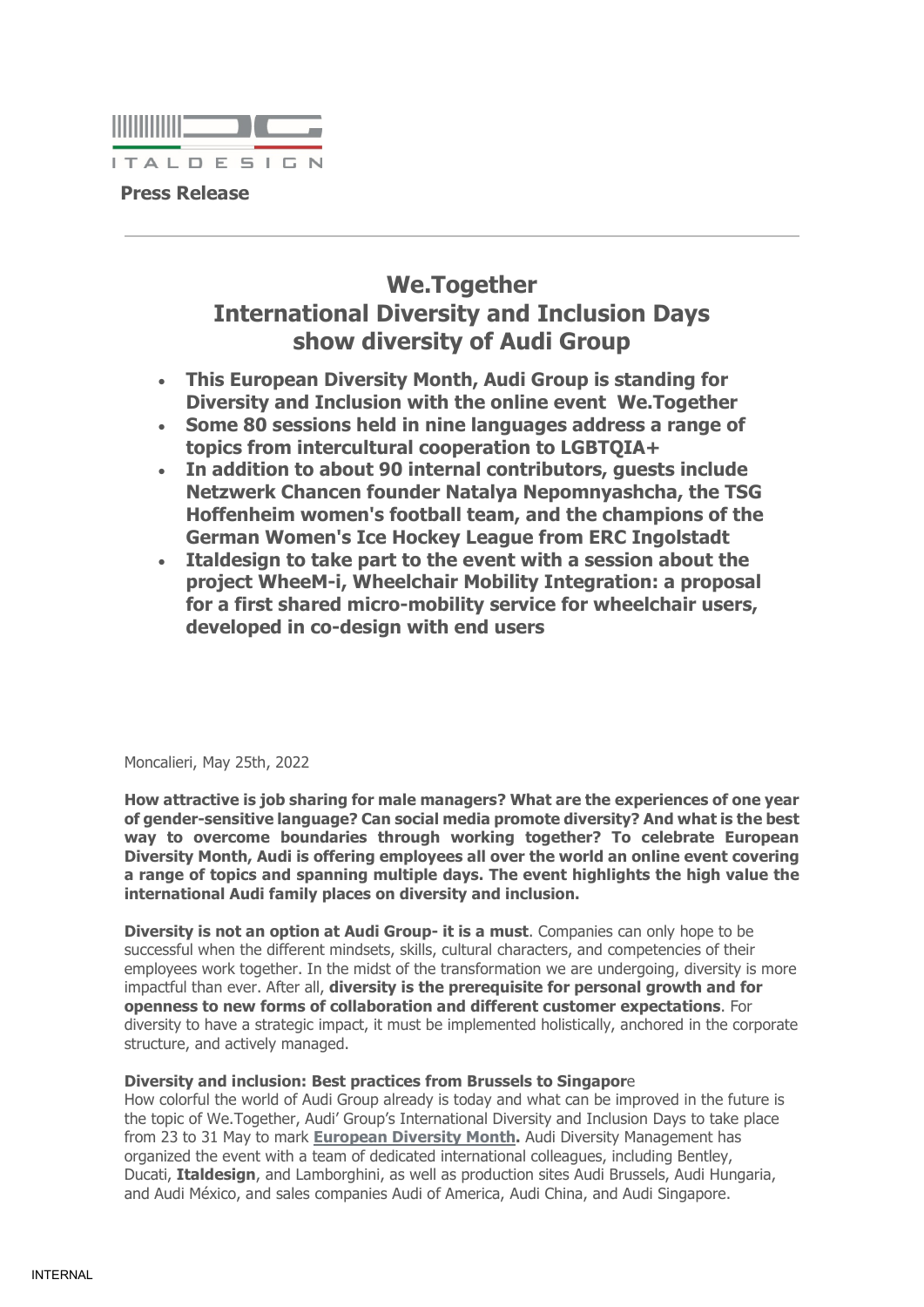## **65 hours of inspiration: A colorful mix of lectures and workshops**

Participants can look forward to an exciting program with 78 online sessions held in nine languages, from which they can freely put together an individual mix of **lectures, workshops, and dialogue formats**. The program addresses innovative work models and contributions on a range of topics such as **allyship, LGBTQIA+, health, cultural backgrounds, inclusion, and gender.** External guests will also have a say, including management consultant and Netzwerk Chancen founder Natalya Nepomnyashcha, the TSG Hoffenheim women's football team, and the champions of the German Women's Ice Hockey League from ERC Ingolstadt as well as Jo Labecka from the PROUT AT WORK foundation. Audi's focus on inclusion will discussed with, among others, Italian artist Simona Atzori and the Chinese experts from the China Association of Persons with Psychiatric Disability and their Relatives. Event-goers can look forward to some 90 contributors from 12 global Audi Group companies at We.Together

# **WheeM-i is the project chosen by the Italdesign team to address the D&I topic.**

**WheeM-i** is an acronym standing for Wheelchair Mobility Integration and it is a proposal for a first shared micro-mobility service for wheelchair users, **developed in co-design with end users**. It is a 'wheel-on', 100% electric, semi-autonomous carrier that puts together cutting-edge driving assistance technology with electric propulsion and allows citizens with mobility restrictions to enjoy a unique solution to move around cities freely and easily, also accessing many unfriendly urban areas.

## **International voices on the Diversity and Inclusion Days at Audi Group:**

## **Hildegard Wortmann, Member of the Board of Management for Sales and Marketing, AUDI AG:**

"Female empowerment and fostering diversity is a topic close to my heart. We need an open minded and inclusive culture, where everyone can realize their full individual potential. I am convinced: our differences are what will make us strong and successful in this time of transformation. That's why I implemented the initiative #LLXi - Listen. Learn. Exchange. Inclusion. within the global Sales and Marketing Community as a platform for all D&I topics. That is what human centricity is also about."

#### **Erik Prieels, General Director Human Resources, Audi Brussels:**

"As a CO2 neutral factory at the heart of Europe, sustainability is our very essence. But this extends far beyond the environment, also including our ESG obligations, of which D&I plays a major role. It is simply not enough to talk about it. We need to think inclusively in our daily business. D&I puts the Human back into modern HR practice and is for me non-negotiable."

## **Kinga Németh, Member of the Board of Management for Human Resources and Organization, Audi Hungaria:**

"Diversity is key to understand our complex world. Connection is essential to manage complexity and anchor D&I in the hearts of the people at our company. We encourage our colleagues to develop an empathic D&I mindset at Audi Hungaria. D&I days are a great opportunity to support interaction and raising experience-based awareness against biases and stereotypes; this is why I am very proud of my colleagues who represent Audi Hungaria at the D&I days."

#### **Jacobo Issa, Vice President Human Resources and Organization, Audi México:**

"At Audi México, ensuring a work environment in which all of our employees can be authentic is vital for us. We recognize that it is essential to break the biases to live the benefits of D&I. Events like We.Together are fundamental to creating an inclusive corporate culture."

# **Karen Lange, Member of the Board of Management for Human Resources, Bentley Motors:**

"At Bentley we talk about diversity and inclusion not just because they are "buzz words", but because they are key to the future success of our business at this time of unprecedented change.